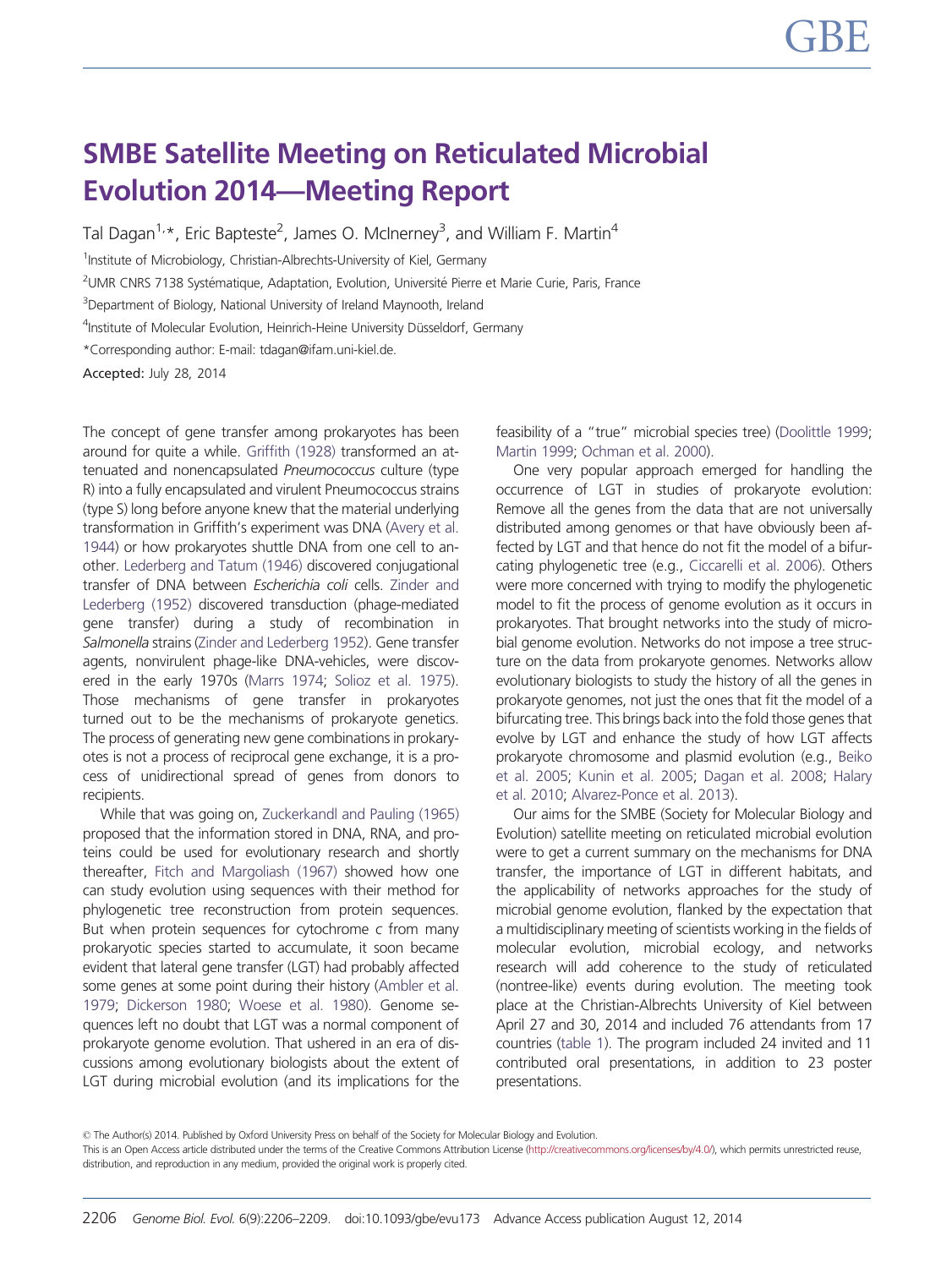<span id="page-1-0"></span>Networks themselves were the topic of several presentations focusing mainly on higher-order structure and clustering methods. Aaron Clauset (University of Colorado, USA) introduced the inference of large-scale patterns in networks and presented the stochastic block module modularity inference method as applied to Plasmodium falciparum gene recombination networks. Santo Fortunato (Aalto University, Finland) in his presentation addressed different methods for modularity detection in networks. In his talk, he compared methods employing global versus local optimization of the modularity function and argued in favor of the latter. Gergely Palla (Eötvös University, Hungary) presented an algorithm for extracting large-scale hierarchy from tags information (i.e., entity properties) and exemplified its applicability for the analysis of gene ontology terms as well as IMDb and Flickr databases. Laurent Viennot (Paris Diderot University, France) presented a network-based algorithm for protein module prediction based on BLAST results and applied it for a study of families of shared genetic fragments across the three domains, plasmidome and virome. Christian von Mering (University of Zürich, Switzerland) addressed the challenges of OTU construction from 16S rRNA sequences. A comparative benchmark of various clustering algorithms revealed surprising differences in their results. Exact clustering approaches were recommended.

Several talks focused on the study of LGT mechanisms including transformation, conjugation, and transduction. Kaare

## Table 1

|                         | <b>Total</b>   |        | <b>Invited</b>  |     | Contributed    |     | Poster               |     |
|-------------------------|----------------|--------|-----------------|-----|----------------|-----|----------------------|-----|
|                         |                |        | <b>Speakers</b> |     | <b>Talks</b>   |     | <b>Presentations</b> |     |
| Austria                 | $\overline{2}$ |        | 0               |     | 1              |     | 0                    |     |
| Canada                  | 1              |        | 1               |     | 0              |     | 0                    |     |
| Denmark                 | 1              |        | 1               |     | 0              |     | 0                    |     |
| Finland                 | 3              |        | $\overline{2}$  |     | 0              |     | 1                    |     |
| France                  | 6              |        | 5               |     | $\overline{2}$ |     | $\mathbf{0}$         |     |
| Germany                 | 39             |        | 4               |     | 4              |     | 15                   |     |
| Hungary                 | 1              |        | 1               |     | 0              |     | 0                    |     |
| Ireland                 | 1              |        | 1               |     | 0              |     | 0                    |     |
| Israel                  | 4              |        | $\overline{2}$  |     | 1              |     | 0                    |     |
| Italy                   | 1              |        | 1               |     | 0              |     | 0                    |     |
| Japan                   | 1              |        | 0               |     | 1              |     | 0                    |     |
| <b>Netherlands</b>      | 3              |        | 1               |     | 0              |     | $\overline{2}$       |     |
| Norway                  | 2              |        | 1               |     | 0              |     | 1                    |     |
| Sweden                  | $\overline{2}$ |        | 0               |     | 0              |     | $\overline{2}$       |     |
| Switzerland             | $\overline{2}$ |        | 1               |     | 1              |     | 0                    |     |
| United<br>Kingdom       | 3              |        | 0               |     | 1              |     | 1                    |     |
| United<br><b>States</b> | 4              |        | 3               |     | 0              |     | 1                    |     |
| Total                   | 76             |        | 24              |     | 11             |     | 23                   |     |
| Male                    | 44             | 58%    | 18              | 75% | 7              | 64% | 14                   | 61% |
| Female                  |                | 32 42% | 6               | 25% | 4              | 36% | 9                    | 39% |

Distribution of SMBE Meeting Attendants According to Country of Affiliation and Gender

Nielsen (University of Tromsø, Norway) presented a study of transformation in Acinetobacter baylyi revealing frequent uptake and recombination of short DNA sequences (~5–10 bp). Studies of gene transfer through conjugation are commonly focused on plasmid ecology and evolution. Kornelia Smalla (Julius Kühn Institute, Germany) addressed the issue of antibiotic resistance gene spread through mobile genetic elements due to the application of manure for fertilization in agricultural ecosystems. Eva Top (University of Idaho, USA) showed phylogenetic evidence for both vertical inheritance and lateral transfer during plasmid evolution. Further data from an experimental evolution study demonstrated that plasmid host adaptation involves improved plasmid persistence and fitness costs. Aya Brown-Kav (Volcani Institute, Israel) presented a method for plasmid metagenomics sequencing and assembly and its utility for studying plasmid-mediated LGT in the bovine rumen. Phylogenomic analysis of the plasmid sequences revealed that the majority of LGT occurs between closely related species. Another plasmid metagenomics approach was demonstrated by Søren Sørensen (University of Copenhagen, Denmark) for the study of plasmid repertoire in rat gut-microbiota. The analysis of plasmid-coding potential resulted in an unprecedented frequency of unknown genes, revealing that our knowledge of the plasmidome is still lacking. Further studies of plasmid host range using cell sorting techniques revealed the existence of "superhosts"—microbial species having promiscuous plasmid intake dynamics.

Presentations of transduction research topics focused on the study of antiphage defense mechanisms. Rotem Sorek (Weizmann Institute of Science, Israel) presented a systematic discovery of toxin–antitoxin (TA) systems that is based on their transfer success (i.e., clonability) and further discussed the role of TA systems as a phage defense mechanism. Ruth Schmitz-Streit (Christian-Albrechts University, Kiel) reported the results of an extensive small regulatory RNAs study in Methanosarcina mazei and their role in antiphage immune system (CRISPR) function.

The conference program included several studies of recombination that concentrated mostly on the evolutionary dynamics of microbial populations at their natural habitats. Jukka Corander (University of Helsinki, Finland) presented a toolbox of alignment-free methods for the study of microbial population genomics and their application for a large-scale analysis of thousands of strains. Results from that study reveal recombination barriers among microbial subpopulations as well as transmission paths of antibiotic resistance genes. Otto Cordero (ETH Zürich, Switzerland) focused on understanding microbial gene content diversity through the lens of social and ecological interactions. Ecological populations are not clonal, encoding for diverse gene content. Recombination among strains may lead to transient cooperativity patterns within the community where secretors of beneficial compounds and their consumers may exchange roles. Jesse Shapiro (University of Montreal, Canada) presented a study of Vibrio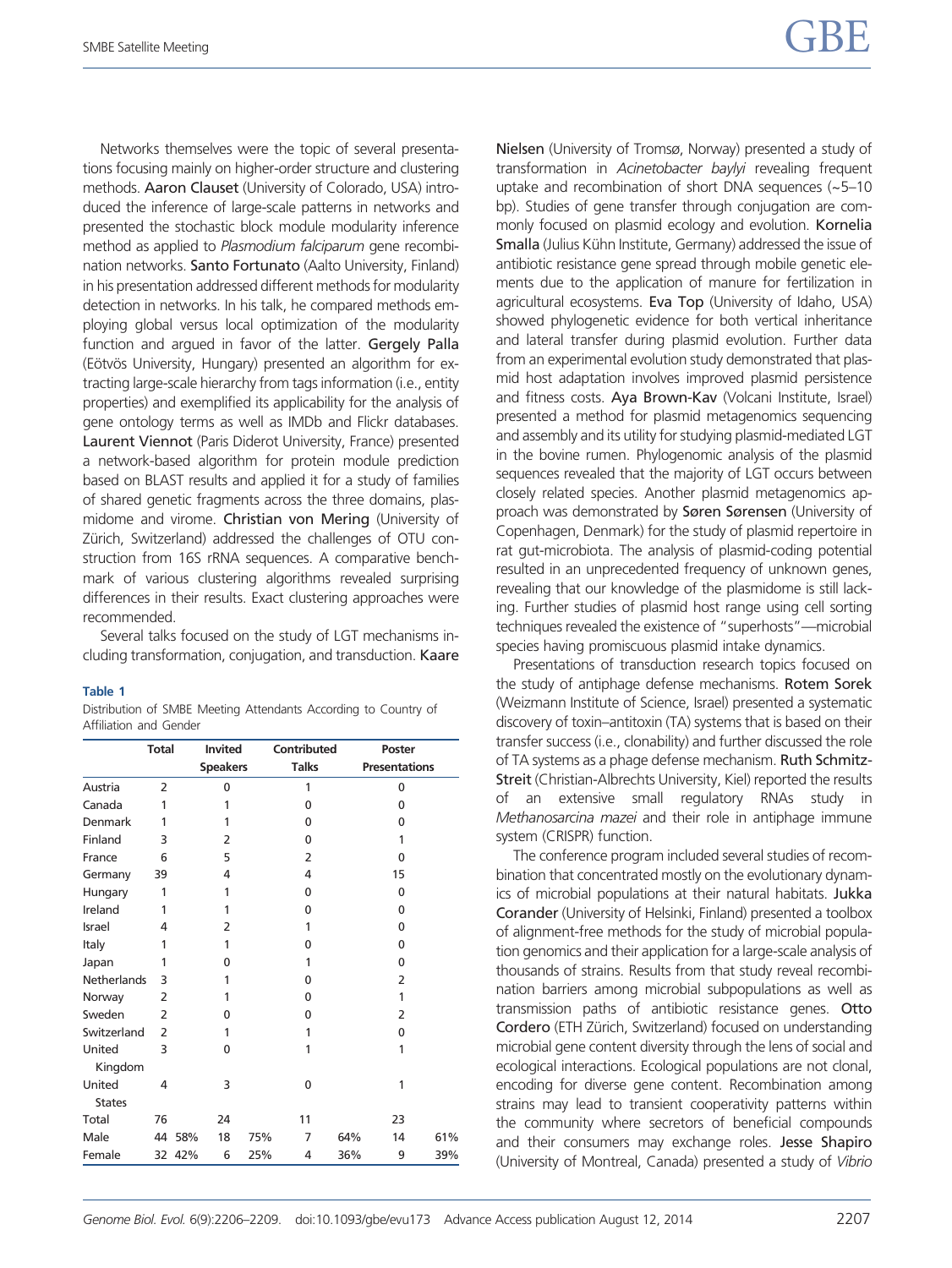cholera evolution within the human host. The results present a surprising level of intrahost variability with most changes occurring within mobile elements. Yael Artzy-Randrup (University of Amsterdam, the Netherlands) developed a mathematical model that quantifies the impact of recombination on antigenic variation in Plasmodium falciparum. Results from the model suggest that the strain fitness should be measured relative to the fitness landscape of coexisting recombinant strains.

Several speakers examined the impact of LGT on the evolution of microbial populations. Nobuto Takeuchi (University of Tokyo, Japan) developed a population genetics model to study the impact of DNA acquisition on the maintenance of genomic information in microbial populations. His results suggest that a sufficient amount of DNA acquisition, even from dead cells, can prevent genomic deterioration over time and rescue prokaryotic populations from Muller's ratchet. Rene Niehus (University of Oxford, England) presented a mathematical model that quantifies genomic diversity in microbial populations. His results demonstrate that even low rates of gene transfer, when coupled with the acquisition of selective traits, may lead to great diversity within the population. Hande Acar (IST, Austria) presented a method to calculate the fitness of a single acquired gene within an experimental evolution setup.

The ecology and evolution of host-related microbes has been described from several angles. Xiangyi Li (Max Planck Institute for evolutionary biology, Germany) developed a mathematical model to study the interactions among microbial populations. Her results demonstrate the implication of colonization dynamics for the evolution of host-related microbial communities. Jillian Petersen (Max Planck Institute for Marine Microbiology, Germany) presented a research of evolution by LGT in the deep-sea Bathymodiolus mussels microbial symbionts. Phylogenetic and genomic evidence suggests that the sulfur-oxidizing symbiont has acquired several toxin-related genes, which might be required for the symbiotic relations with the mussel. Itzhak Mizrahi (Volcani Institute, Israel) presented a comparative genomics study of methanogenic archaea isolated from the bovine rumen and their free-living sibling species. The symbiotic-specific genes were identified as putative acquisitions from eubacterial donors and their conserved functional domains indicate that they could be important for host-symbiont recognition. Hinrich Schulenburg (Christian-Albrechts University of Kiel, Germany) presented an experimental host–parasite evolutionary study of Caenorhabditis elegans–Bacillus turingiensis coevolution. The study revealed frequent lateral transfers of a toxin-encoding gene, which may contribute to strain diversification and parasitic persistence within the host. John Baines (Christian-Albrechts University of Kiel, Germany) presented a study of host–microbe adaptation focusing on the blood-group-related gene B4galnt2. An evolutionary study of the *B4galnt2* locus in house mice shows that the gene is under

strong purifying selection. A knockout of B4galnt2 revealed that its expression has an impact on the mouse gut microbiota biodiversity suggesting an important role of B4galnt2 expression in modulating the symbiotic microbial population.

Phylogenomic studies addressed genome evolution at different levels, from a focus on protein families, mobile elements, whole genomes, and interdomain transfers. Eugene Koonin (National Center for Biotechnology Information, USA) presented a comparative gene gain–loss analysis of microbial gene families. The results reveal that gene gain and loss frequencies are proportional to protein divergence and that LGT is a dominant force during microbial evolution. James McInerney (National University of Ireland, Ireland) presented the use of sequence similarity networks (SSN) to study protein evolution. His presentation included examples of gene fusions and domain reshuffling which constitute cases of multiple ancestral origins that could not be reconstructed using trees but require a new type of network model—multirooted trees. Eric Bapteste (Pierre and Marie Curie University, France) presented the application of SSNs to study introgressive descent (e.g., recombination, endosymbiotic and lateral gene transfer) and highly divergent homologs. Such networks are, for example, useful for the study of composite genes in viral genomes and for the detection of environmental variants of key cellular genes in metagenomic samples. Tal Dagan (Christian-Albrechts University Kiel) addressed the application of networks approach to phylogenomic studies of gene transfer and the kinds of barriers to LGT that they reveal. Marco Fondi (University of Florence, Italy) presented a study of plasmid evolution using SSNs revealing interesting links of antibiotic resistance genes. SSN reconstructed from metagenomes revealed no correlation between shared genes and geographical distance. Krister Swenson (Institute for Computational Biology Montpellier, France) presented a graph-based computational algorithm to reconstruct recombination events during bacteriophage evolution. Thorsten Klingen (Heinrich-Heine University of Düsseldorf, Germany) presented a networkbased approach for the inference of assortment events during the evolution of influenza A viruses. The method is based on a parsimonious algorithm to join trees reconstructed for specific genomic segments into a network. Antoine Branca (Paris-Sud University, France) presented a study of LGT in Penicillium species used in the French cheese industry. The genome sequencing of representative species reveals gene blocks that have been putatively acquired by LGT; the distribution of transposable elements can help in several cases to trace the donor species.

Several speakers demonstrated the contribution of interdomain LGTs to genome evolution. Purificación Garcia-Lopez (Paris-Sud University, France) addressed the abundance of interdomain gene transfer as observed in metagenomic data sampled from deep-sea habitats. Bill Martin (Heinrich-Heine University Düsseldorf, Germany) presented a phylogenomic study on the contribution of eubacterial genes to the evolution